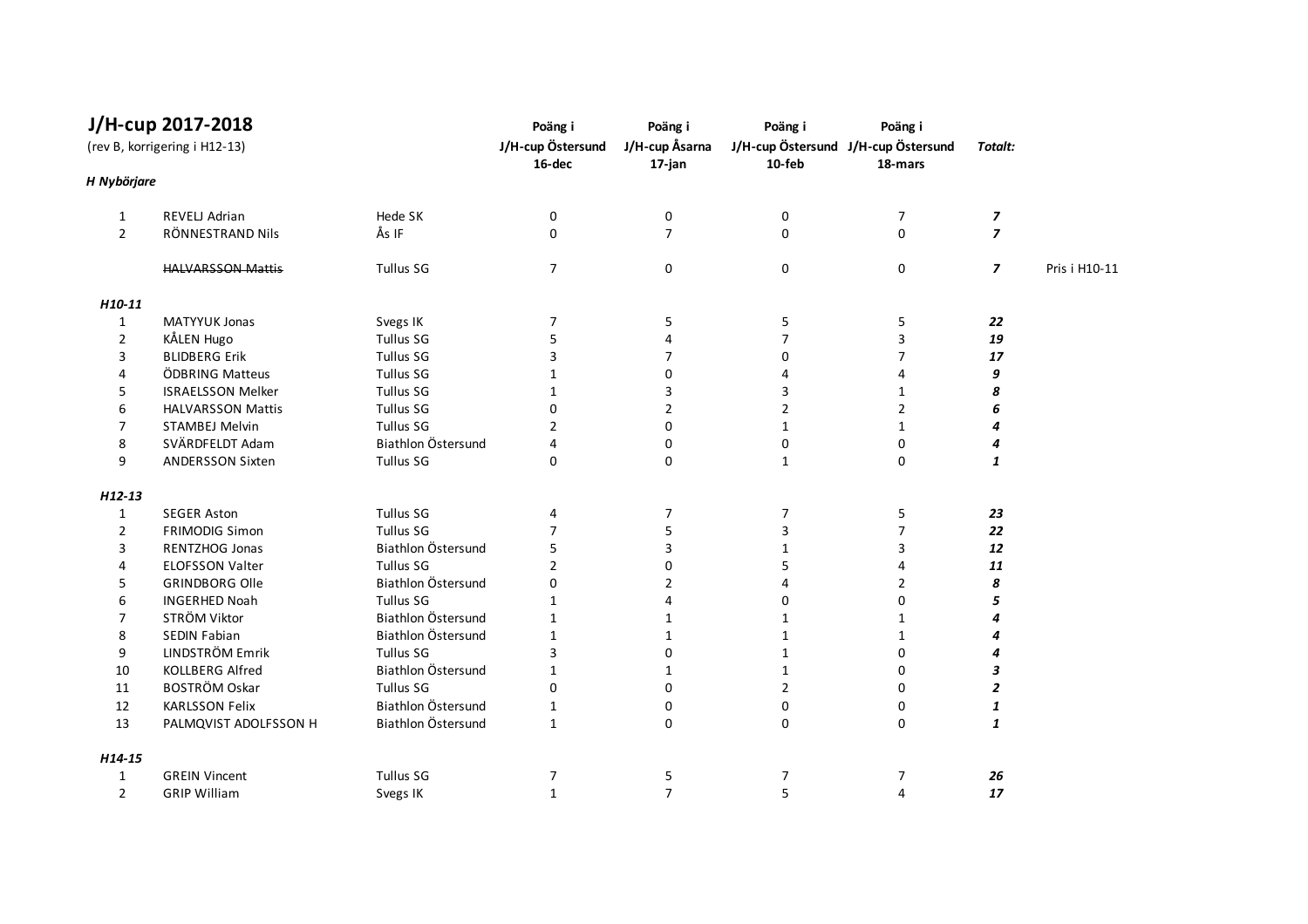| 3               | ABRAHAMSSON GJERSVOLD Ebbe  | Biathlon Östersund | 5              | 4              | 0              | 5              | 14                        |
|-----------------|-----------------------------|--------------------|----------------|----------------|----------------|----------------|---------------------------|
| 4               | <b>ELOFSSON Erik</b>        | <b>Tullus SG</b>   | 3              | 2              | 2              | 2              | 9                         |
| 5               | RAGNVALDSSON Filip          | <b>Tullus SG</b>   | 4              | 1              | 3              | 1              | 9                         |
| 6               | TÄNGLANDER Emil             | <b>Tullus SG</b>   | 1              | 3              | 4              | 1              | 9                         |
| 7               | LINDH TEN BERG Henning      | <b>Tullus SG</b>   | $\overline{2}$ | $\mathbf{1}$   | 0              | 3              | 6                         |
| 8               | <b>TORGRIMSSON Jacob</b>    | <b>Tullus SG</b>   | $\mathbf{1}$   | $\mathbf{1}$   | 1              | 1              | 4                         |
| 9               | <b>INGERHED Love</b>        | <b>Tullus SG</b>   | $\mathbf{1}$   | $\mathbf{1}$   | 0              | 1              | $\boldsymbol{\mathsf{3}}$ |
| 10              | <b>FUNDIN Markel</b>        | Svegs IK           | $\mathbf{1}$   | $\mathbf 1$    | 0              | 1              | $\boldsymbol{\mathsf{3}}$ |
| 11              | <b>SEGER Axel</b>           | Tullus SG          | $\mathbf{1}$   | $\mathbf{1}$   | 1              | 0              | $\mathbf{3}$              |
| 12              | KIRSIÄ Mirke                | <b>Tullus SG</b>   | 0              | $\mathbf{1}$   | 0              | 0              | 1                         |
| H16-17          |                             |                    |                |                |                |                |                           |
| $\mathbf{1}$    | <b>HALVARSSON Aksel</b>     | Tullus SG          | $\overline{2}$ | $\overline{7}$ | 4              | 7              | 20                        |
| $\overline{2}$  | <b>WESTBERG Emanuel</b>     | <b>Tullus SG</b>   | $\overline{7}$ | 0              | 5              | 3              | 15                        |
| 3               | <b>ENGSTRÖM SKOOG Elias</b> | Hede SK            | 0              | 5              | $\overline{2}$ | 5              | 12                        |
| 4               | <b>OLAUSSON Fredrick</b>    | <b>Tullus SG</b>   | $\Omega$       | 0              | $\overline{7}$ | 4              | 11                        |
| 5               | <b>MOVERARE William</b>     | Biathlon Östersund | 5              | 4              | 0              | 0              | 9                         |
| 6               | <b>ANDERSSON Arvid</b>      | Svegs IK           | $\Omega$       | 0              | 3              | $\overline{2}$ | 5                         |
| $\overline{7}$  | <b>SEGER Albin</b>          | <b>Tullus SG</b>   | $\mathbf{1}$   | $\overline{2}$ | 0              | $\mathbf{1}$   | 4                         |
| 8               | FRYKMAN KRANS Hugo          | <b>Tullus SG</b>   | $\mathbf{1}$   | 3              | 0              | 0              | 4                         |
| 9               | <b>IVARSSON Anton</b>       | <b>Tullus SG</b>   | $\overline{4}$ | 0              | 0              | 0              | 4                         |
| 10              | PÅLSSON Gustav              | Utrikes SK         | 3              | 0              | 0              | 0              | 3                         |
| 11              | <b>WETTERSTEN Isak</b>      | Biathlon Östersund | 0              | 0              | 0              | 1              | 1                         |
| 12              | <b>VON VALDEN Gustav</b>    | Biathlon Östersund | 0              | $\mathbf{1}$   | 0              | 0              | 1                         |
| 13              | RÖNNESTRAND Tor             | Ås IF              | 0              | $\mathbf{1}$   | 0              | 0              | 1                         |
| H18-19          |                             |                    |                |                |                |                |                           |
| 1               | <b>LUNDMARK Emil</b>        | Biathlon Östersund | 5              | 7              | 5              | 7              | 24                        |
| $\overline{2}$  | STRÖMQVIST Love             | Tullus SG          | $\overline{7}$ | 0              | $\overline{7}$ | 0              | 14                        |
| H20-21          |                             |                    |                |                |                |                |                           |
| $\mathbf{1}$    | <b>RUDH Emil</b>            | <b>Tullus SG</b>   | $\overline{7}$ | 0              | 5              | 5              | 17                        |
| $\overline{2}$  | SALOMONSSON Simon           | <b>Tullus SG</b>   | 5              | 0              | 4              | $\overline{7}$ | 16                        |
| 3               | OHLSSON Oskar               | <b>Tullus SG</b>   | 0              | $\overline{7}$ | $\overline{7}$ | 0              | 14                        |
| 4               | <b>HILL Felix</b>           | Svegs IK           | $\Omega$       | 0              | 3              | $\Omega$       | 3                         |
| <b>H</b> Senior |                             |                    |                |                |                |                |                           |
| 1               | PERSSON Jonas               | Svegs IK           | 4              | 7              | $\mathbf{1}$   | 3              | 15                        |
| $\overline{2}$  | <b>ERIKSSON Christoffer</b> | Tullus SG          | 7              | 0              | 0              | 7              | 14                        |
| $\overline{3}$  | <b>STENBERG Markus</b>      | <b>Tullus SG</b>   | 5              | 0              | $\overline{2}$ | 4              | 11                        |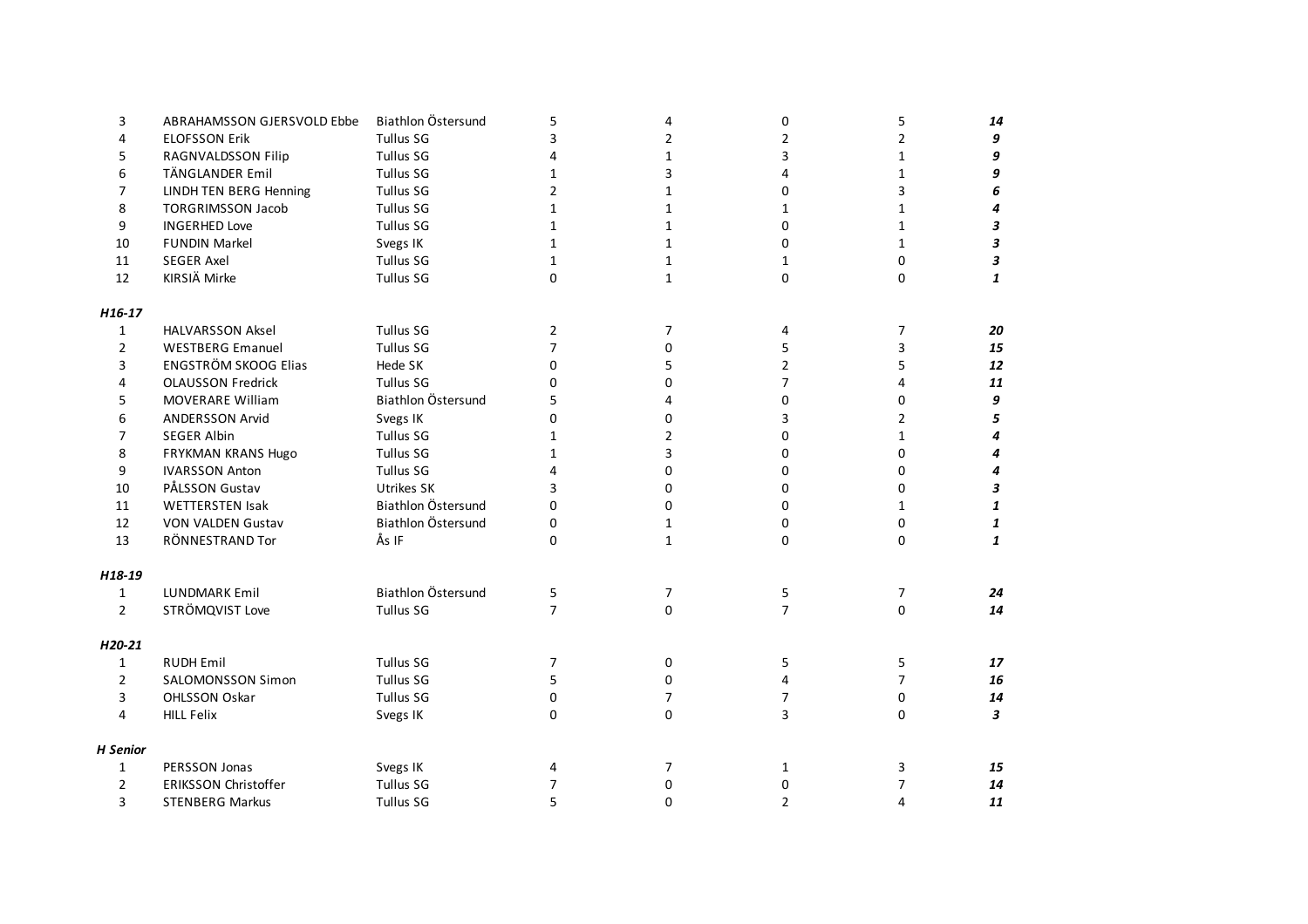| 4              | <b>OLSSON Victor</b>      | Biathlon Östersund | 0              | 0              | 4              | 5              | 9                        |
|----------------|---------------------------|--------------------|----------------|----------------|----------------|----------------|--------------------------|
| 5              | <b>STENERSEN Torstein</b> | biathlon Östersund | 0              | 0              | $\overline{7}$ | 0              | $\overline{\phantom{a}}$ |
| 6              | SÖDERHIELM Tijo           | Biathlon Östersund | 0              | 0              | 5              | 0              | 5                        |
| $\overline{7}$ | <b>GUSTAFSSON Daniel</b>  | Biathlon Östersund | 0              | 0              | 3              | 0              | 3                        |
| D Nybörjare    |                           |                    |                |                |                |                |                          |
| 1              | NISÈN Malva               | Svegs IK           | 7              | 5              | 7              | 7              | 26                       |
| $\overline{2}$ | WAGENIUS Vilma            | Svegs IK           | 5              | 0              | 3              | 4              | 12                       |
| 3              | <b>ECKERBOM Wera</b>      | Svegs IK           | 0              | 0              | 5              | 5              | 10                       |
| 4              | RYDHULT Ellen             | Svegs IK           | 0              | $\overline{7}$ | 0              | 0              | $\overline{\phantom{a}}$ |
| 5              | <b>GROTH Emilia</b>       | Svegs IK           | 0              | 0              | 2              | 3              | 5                        |
| 6              | PERSSON Tilda             | Biathlon Östersund | 0              | 0              | 4              | 0              | 4                        |
| $\overline{7}$ | VESTERSTRÖM Ellen         | Svegs IK           | 0              | 4              | $\Omega$       | 0              | 4                        |
| D10-11         |                           |                    |                |                |                |                |                          |
| $\mathbf{1}$   | TÄNGLANDER Elsa           | <b>Tullus SG</b>   | $\overline{7}$ | 5              | 7              | 5              | 24                       |
| $\overline{2}$ | HÄGG EVEBY Lydia          | Tullus SG          | 5              | $\overline{7}$ | 0              | $\overline{7}$ | 19                       |
| 3              | <b>FUNDIN Irma</b>        | Svegs IK           | 4              | 4              | 5              | 3              | 16                       |
| 4              | <b>BERGGREN Moa</b>       | <b>Tullus SG</b>   | 3              | 3              | 4              | 4              | 14                       |
| D12-13         |                           |                    |                |                |                |                |                          |
| $\mathbf{1}$   | SELDAHL Greta             | <b>Tullus SG</b>   | 7              | 5              | 7              | 7              | 26                       |
| $\overline{2}$ | BACKÉN Ida                | Svegs IK           | 5              | $\overline{2}$ | 3              | 4              | 14                       |
| 3              | <b>HELMERSSON Wilma</b>   | Svegs IK           | 0              | 4              | 4              | 5              | 13                       |
| 4              | SÄTTER Klara              | <b>Tullus SG</b>   | 0              | $\overline{7}$ | $\mathbf{1}$   | $\mathbf{1}$   | 9                        |
| 5              | <b>ERIKSSON Stina</b>     | Åsarna IK          | 3              | 3              | $\mathbf{1}$   | $\mathbf 1$    | 8                        |
| 6              | ZACHRISSON Iris           | Svegs IK           | 0              | $\mathbf{1}$   | 5              | 0              | 6                        |
| $\overline{7}$ | ENGSTRÖM SKOOG Sigrid     | Hede SK            | 0              | $\mathbf{1}$   | $\mathbf{1}$   | 3              | 5                        |
| 8              | WOXLÄNGD Nike             | <b>Tullus SG</b>   | $\overline{2}$ | $\mathbf{1}$   | 0              | $\overline{2}$ | 5                        |
| 9              | PÅLSSON Maja              | Utrikes SK         | $\pmb{4}$      | 0              | 0              | $\pmb{0}$      | 4                        |
| 10             | SJÖMÄLING Hanna           | <b>Tullus SG</b>   | 0              | $\mathbf{1}$   | $\overline{2}$ | $\mathbf 0$    | 3                        |
| D14-15         |                           |                    |                |                |                |                |                          |
| $\mathbf{1}$   | <b>SELLSVE Alicia</b>     | <b>Tullus SG</b>   | 4              | 5              | 5              | 7              | 21                       |
| $\overline{2}$ | JONSSON Sofia             | Hede SK            | 5              | $\overline{7}$ | $\overline{7}$ | 0              | 19                       |
| 3              | <b>ERIKSSON Frida</b>     | Åsarna IK          | $\overline{2}$ | 4              | 3              | 3              | 12                       |
| 4              | <b>JANSSON Linn</b>       | <b>Tullus SG</b>   | $\mathbf{1}$   | 3              | $\overline{2}$ | 5              | 11                       |
| 5              | STRÖMQVIST Tea            | <b>Tullus SG</b>   | $\overline{7}$ | 0              | 4              | 0              | 11                       |
| 6              | <b>ISRAELSSON Fanny</b>   | <b>Tullus SG</b>   | 3              | $\mathbf{1}$   | $\mathbf{1}$   | 4              | 9                        |